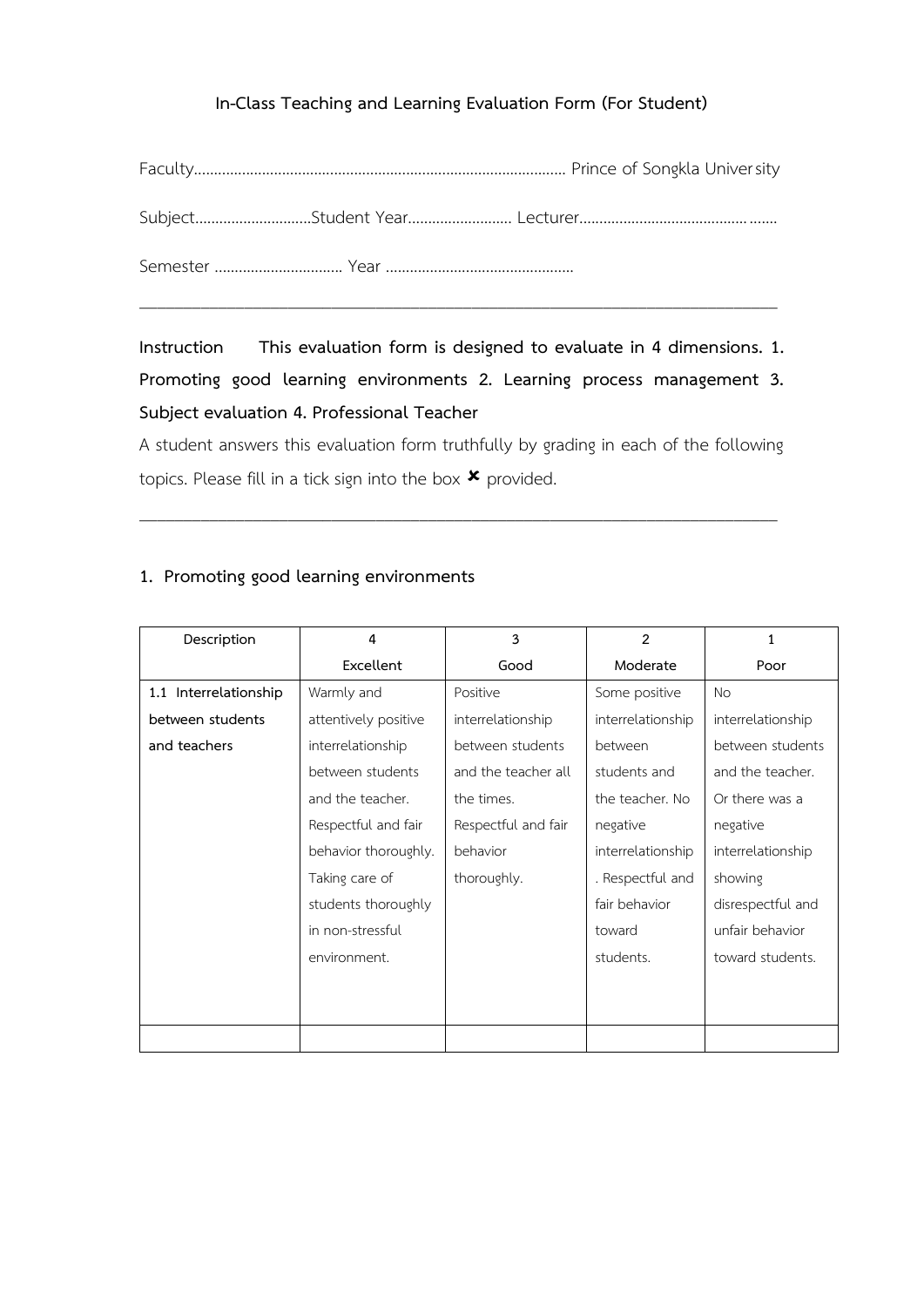# **2. Learning process management**

| Description             | 4                  | $\overline{3}$    | $\overline{2}$   | $\mathbf{1}$    |
|-------------------------|--------------------|-------------------|------------------|-----------------|
|                         | Excellent          | Good              | Moderate         | Poor            |
| 2.1 Learning process    | The teacher        | The teacher       | The teacher      | The teacher     |
| management targeting to | conducted the      | conducted the     | conducted the    | primarily       |
| student participations  | lecture using      | lecture using     | lecture together | conducted the   |
|                         | Active learning    | Active learning   | with other       | lecture and     |
|                         | activities.        | activities.       | activities.      | students only   |
|                         | Students           | Students          | Students had     | listened to the |
|                         | practiced their    | practiced their   | some             | delivered       |
|                         | analytical         | analytical        | participations.  | lectures.       |
|                         | thinking           | thinking          |                  |                 |
|                         | processes with     | processes with    |                  |                 |
|                         | those activities.  | those activities. |                  |                 |
|                         | Problem solving    |                   |                  |                 |
|                         | in situations or   |                   |                  |                 |
|                         | case studies or    |                   |                  |                 |
|                         | practices. The     |                   |                  |                 |
|                         | activities were    |                   |                  |                 |
|                         | designed           |                   |                  |                 |
|                         | according to       |                   |                  |                 |
|                         | student abilities. |                   |                  |                 |
|                         |                    |                   |                  |                 |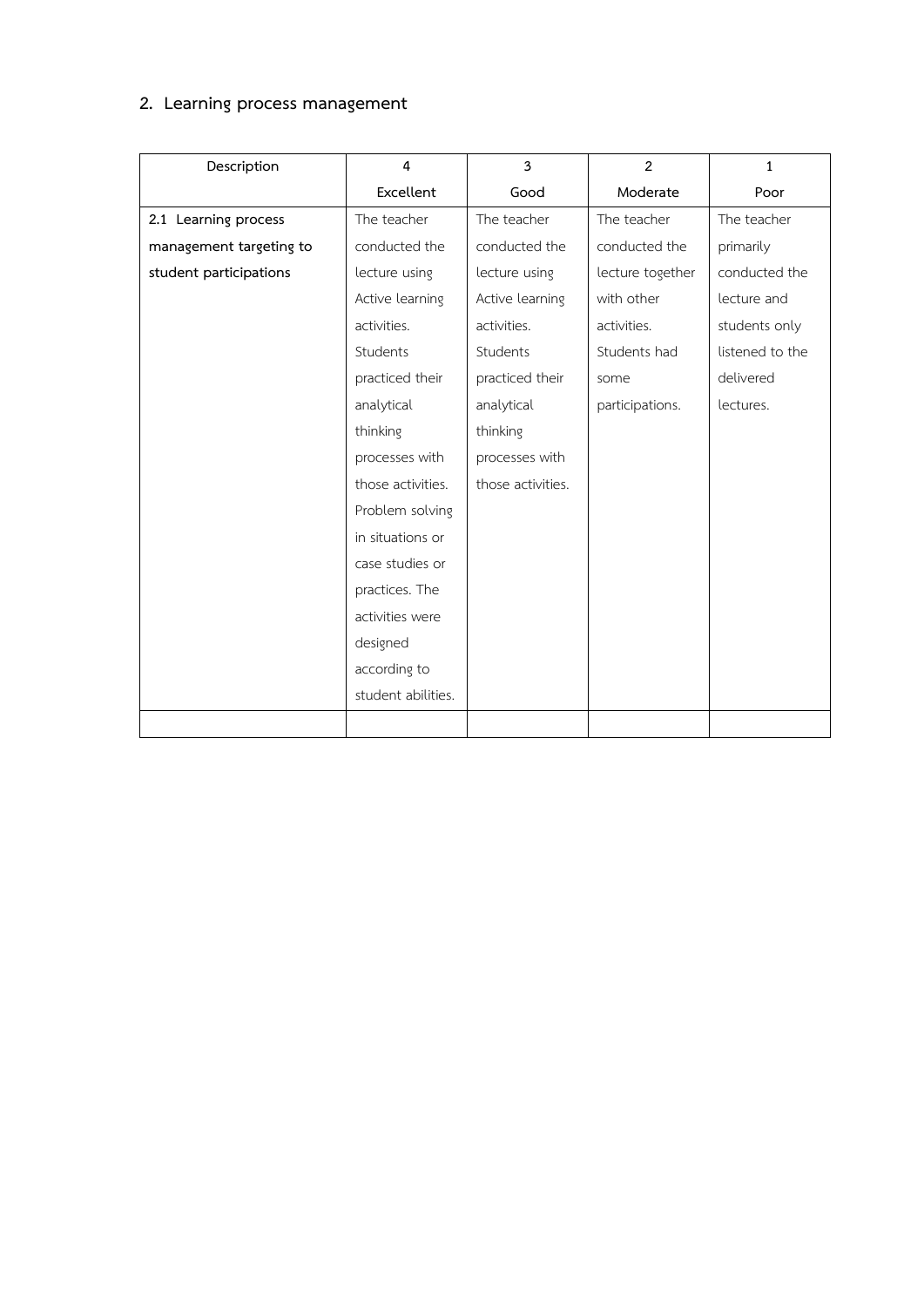| Description           | $\overline{4}$    | 3                 | $\overline{2}$     | $\mathbf{1}$      |
|-----------------------|-------------------|-------------------|--------------------|-------------------|
|                       | Excellent         | Good              | Moderate           | Poor              |
| 2.2 Uses of media and | Uses of a variety | Uses of a variety | Some uses of       | No or             |
| learning resources    | of modern         | of modern         | media and          | inappropriate     |
|                       | media and         | media and         | learning           | use of media      |
|                       | learning          | learning          | resources          | and learning      |
|                       | resources         | resources         | supporting or      | resources         |
|                       | supporting or     | supporting or     | stimulating the    | towards the       |
|                       | stimulating the   | stimulating the   | learning process.  | learning process. |
|                       | learning process. | learning process. |                    |                   |
|                       | The media and     | The media and     |                    |                   |
|                       | learning          | learning          |                    |                   |
|                       | resources were    | resources         |                    |                   |
|                       | flexible and      | conformed with    |                    |                   |
|                       | suitable for      | the learning      |                    |                   |
|                       | students.         | activities.       |                    |                   |
|                       | Students could    |                   |                    |                   |
|                       | select            |                   |                    |                   |
|                       | appropriate       |                   |                    |                   |
|                       | ones. The         |                   |                    |                   |
|                       | teacher was a     |                   |                    |                   |
|                       | good example in   |                   |                    |                   |
|                       | referencing the   |                   |                    |                   |
|                       | learning          |                   |                    |                   |
|                       | resources.        |                   |                    |                   |
|                       |                   |                   |                    |                   |
| 2.3 Learning process  | The teacher has   | The teacher has   | The teacher has    | The teacher did   |
| management for the    | informed goals    | informed goals    | informed goals     | not inform goals  |
| purpose of potential  | and objectives    | and objectives    | and objectives     | and objectives    |
| applications          | of teaching       | of teaching       | of teaching        | of teaching       |
|                       | lessons and the   | lessons and the   | lessons but the    | lessons.          |
|                       | learning          | learning          | learning           |                   |
|                       | activities met    | activities met    | activities did not |                   |
|                       | the goals. In     | the goals.        | meet the goals.    |                   |
|                       | addition, the     |                   |                    |                   |
|                       | learning          |                   |                    |                   |
|                       | activities can    |                   |                    |                   |
|                       | potentially be    |                   |                    |                   |
|                       | applied in real   |                   |                    |                   |
|                       | life situations.  |                   |                    |                   |
|                       |                   |                   |                    |                   |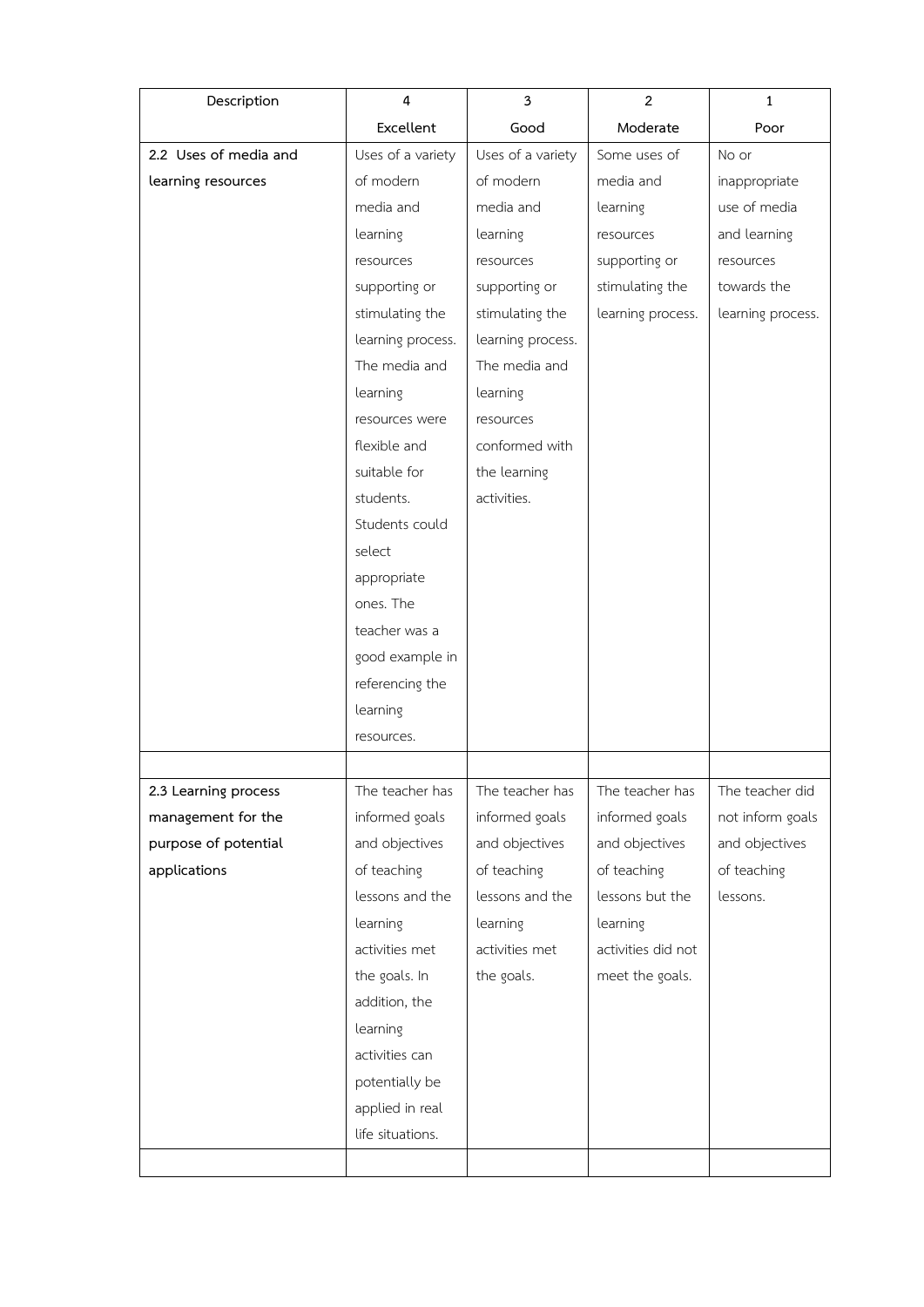## **3. Subject evaluation**

| Description             | 4               | 3               | $\overline{2}$  | $\mathbf{1}$    |
|-------------------------|-----------------|-----------------|-----------------|-----------------|
|                         | Excellent       | Good            | Moderate        | Poor            |
| 3.1 In-class evaluation | There was an    | There was an    | There was an    | No evaluation   |
|                         | evaluation(s)   | evaluation(s)   | evaluation(s)   | during teaching |
|                         | during teaching | during teaching | during teaching | in class.       |
|                         | in class and it | in class and it | in class but it |                 |
|                         | accorded with   | accorded with   | did not accord  |                 |
|                         | the lesson's    | the lesson's    | with the        |                 |
|                         | objectives.     | objectives.     | lesson's        |                 |
|                         | There were      | There were      | objectives.     |                 |
|                         | some feedbacks  | some feedbacks  |                 |                 |
|                         | for students.   | for students.   |                 |                 |
|                         | Promoting       |                 |                 |                 |
|                         | students to     |                 |                 |                 |
|                         | evaluate        |                 |                 |                 |
|                         | themselves or   |                 |                 |                 |
|                         | reflect learned |                 |                 |                 |
|                         | lessons.        |                 |                 |                 |
|                         |                 |                 |                 |                 |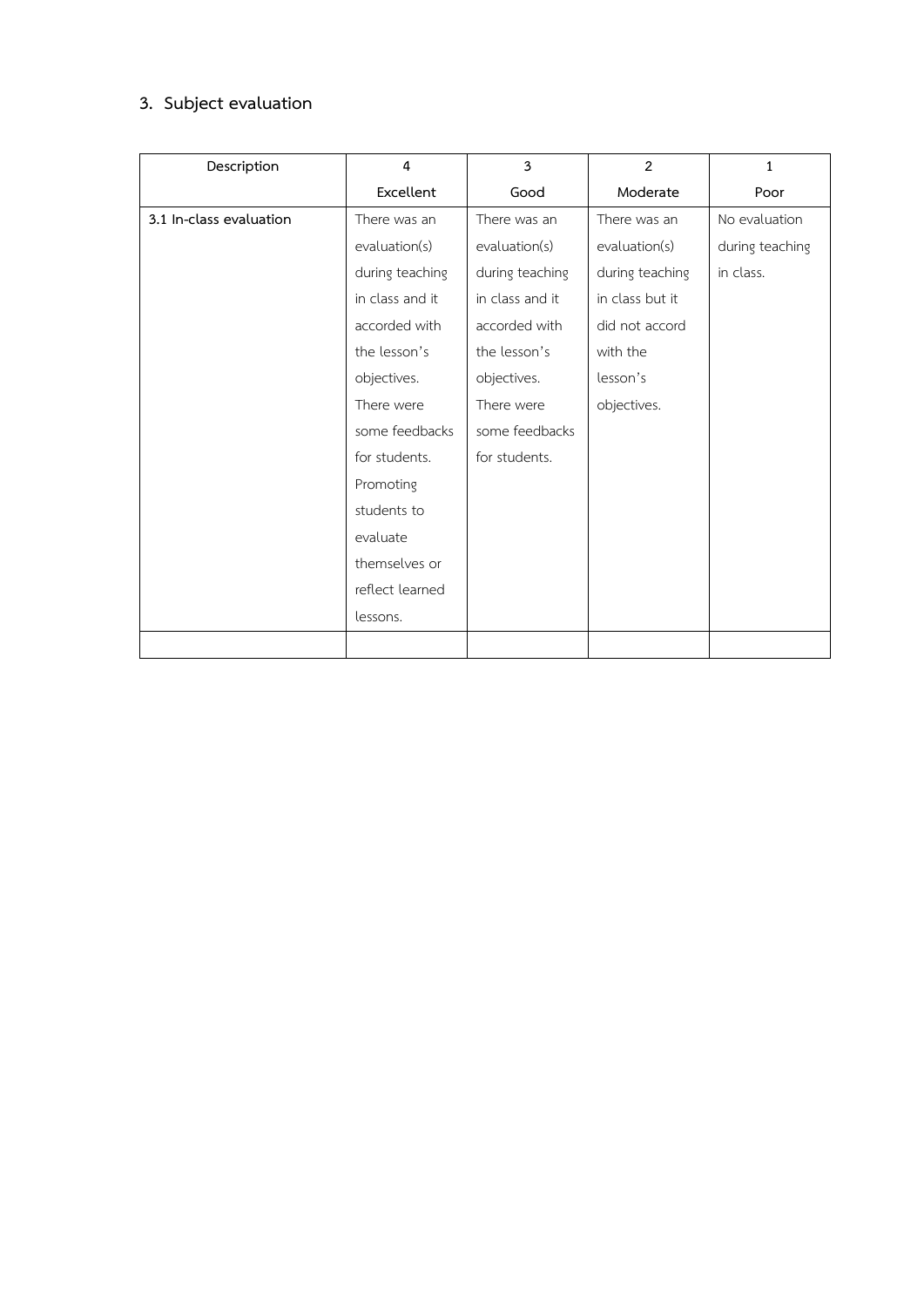### **4. Professional Teacher**

| Description              | 4                   | $\overline{\mathbf{3}}$ | $\overline{2}$      | $\mathbf{1}$       |
|--------------------------|---------------------|-------------------------|---------------------|--------------------|
|                          | Excellent           | Good                    | Moderate            | Poor               |
| 4.1 Presentation and     | High self-          | Self-confidence;        | Adequate self-      | No self-           |
| Personal Characteristics | confidence; Clear   | Most of                 | confidence; Some    | confidence and     |
|                          | and concise         | presentations and       | of presentations    | created confusion; |
|                          | presentation and    | descriptions are        | and descriptions    | Inappropriate uses |
|                          | description;        | clear and concise;      | are clear and       | of language; No    |
|                          | examples were       | examples were           | concise (some       | emphasizing        |
|                          | given; Appropriate  | given; Appropriate      | not); Inappropriate | points; Unclear    |
|                          | and correctly uses  | and correctly uses      | time                | speech;            |
|                          | of language and     | of language and         | management;         | Improperly dress   |
|                          | body language;      | body language;          | Most of uses of     | in classes.        |
|                          | Clear speech;       | Clear speech;           | language and        |                    |
|                          | Appropriate time    | Checking on             | body language       |                    |
|                          | management;         | students'               | were appropriate;   |                    |
|                          | Emphasizing         | understandings          | Sometimes           |                    |
|                          | important points;   | occasionally;           | checking on         |                    |
|                          | Properly dress in   | Properly dress in       | students'           |                    |
|                          | classes.            | classes.                | understandings      |                    |
|                          |                     |                         | occasionally;       |                    |
|                          |                     |                         | Properly dress in   |                    |
|                          |                     |                         | classes.            |                    |
|                          |                     |                         |                     |                    |
| 4.2 Punctuality          | Begin and end       | Begin and end           | Begin and end       | Begin and end      |
|                          | classes             | classes not             | classes not         | classes not        |
|                          | corresponding to    | corresponding to        | corresponding to    | corresponding to   |
|                          | schedules in all of | schedules less          | schedules more      | schedules more     |
|                          | the teaching        | than 5 minute.          | than 5 minute but   | than 10 minute.    |
|                          | hours.              |                         | less than 10        |                    |
|                          |                     |                         | minute.             |                    |
|                          |                     |                         |                     |                    |